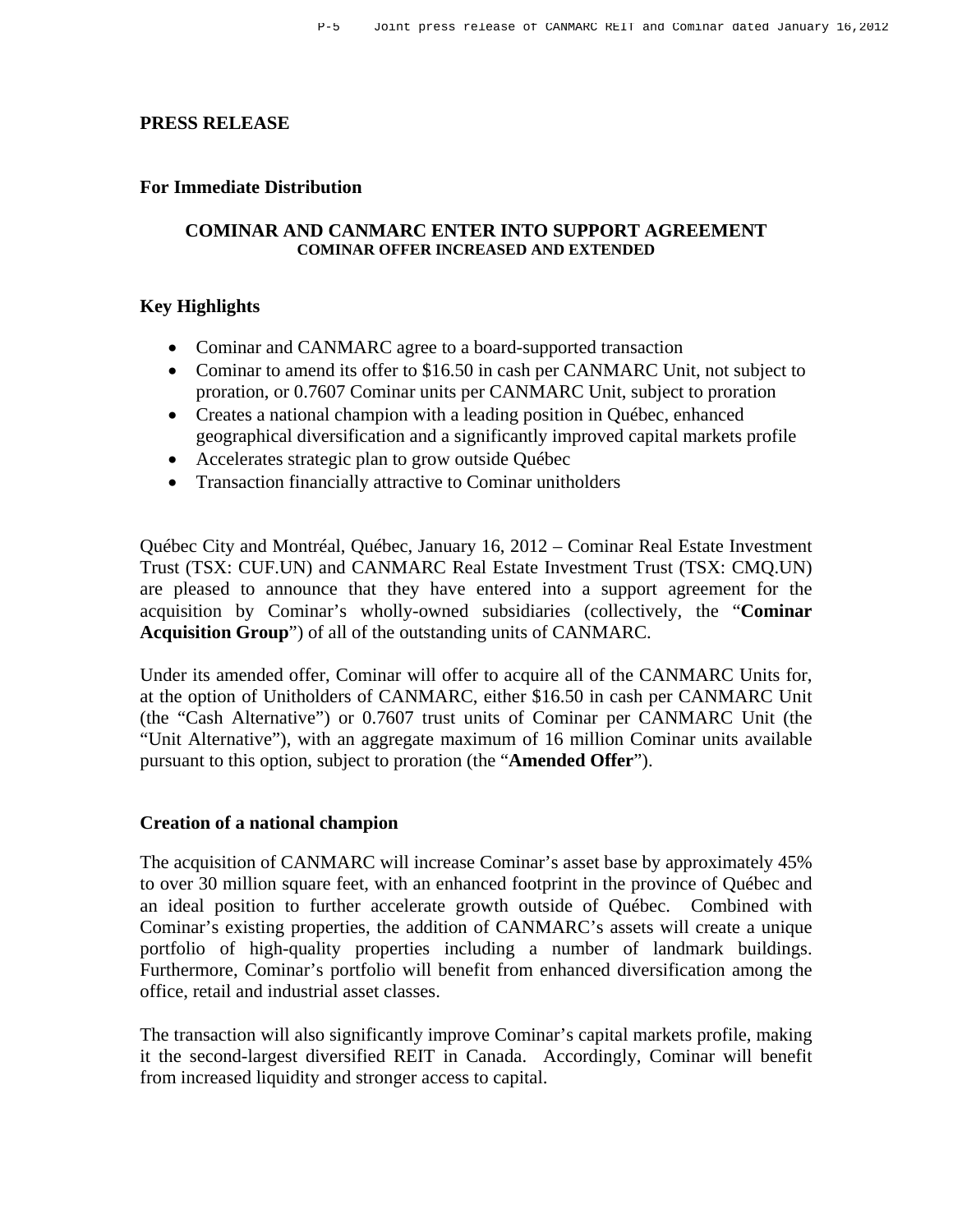Given the scale of its existing operations in Québec, Cominar expects to realize significant synergies from the combination of the two entities. Cominar's knowledge of the key markets in which CANMARC operates is expected to result in lower operating costs and improved operating efficiencies, creating further synergies for Cominar.

The transaction is financially attractive to Cominar unitholders, including through expected accretion to distributable income, funds from operations and adjusted funds from operations. This accretion is in turn expected to accelerate Cominar's plan to reduce its payout ratio over time to 90%.

While the Amended Offer will require Cominar to temporarily increase its leverage, Cominar intends to align its capital structure with its long-term objectives over time.

"We are delighted to have achieved our objective of reaching a negotiated transaction with the board of CANMARC," said Michel Dallaire, Cominar's President and Chief Executive Officer. "The result of our friendly and professional discussions is a win for unitholders of both entities. Cominar's acquisition of CANMARC will create a true national champion with a leading position in Québec, a significantly improved capital markets profile and an ideal position for further geographic expansion."

"We are pleased to support Cominar's Amended Offer and we recommend it to our Unitholders," said Jim Beckerleg, President and Chief Executive Officer of CANMARC. "Our primary objectives when we took CANMARC public in May 2010 were to grow the REIT through acquisition and strong organic growth, and to do so within the context of strong governance. We believe that we accomplished those objectives. Our Unitholders have benefited from our exceptional growth and we are proud of our track record. We urge our Unitholders to accept Cominar's improved offer."

"I want to thank our employees who through their hard work and dedication transformed CANMARC into a leading real estate player that has delivered tremendous value to our Unitholders. Upon completion of the transaction I will be supporting Cominar's management team during the integration, and I know I can count on all of our employees to continue to work hard and remain focused as the two REITs come together," Mr. Beckerleg concluded.

# **Key Terms of the Amended Offer**

### *The Cash Alternative*

The all-cash purchase price under the Cash Alternative of the Amended Offer now represents a premium of approximately 24% over the closing price of \$13.28 per CANMARC Unit on the TSX on November 25, 2011, the last trading day prior to Cominar's announcement of its intention to make the offer.

The consideration under the Cash Alternative provides CANMARC Unitholders with certainty of value and immediate liquidity.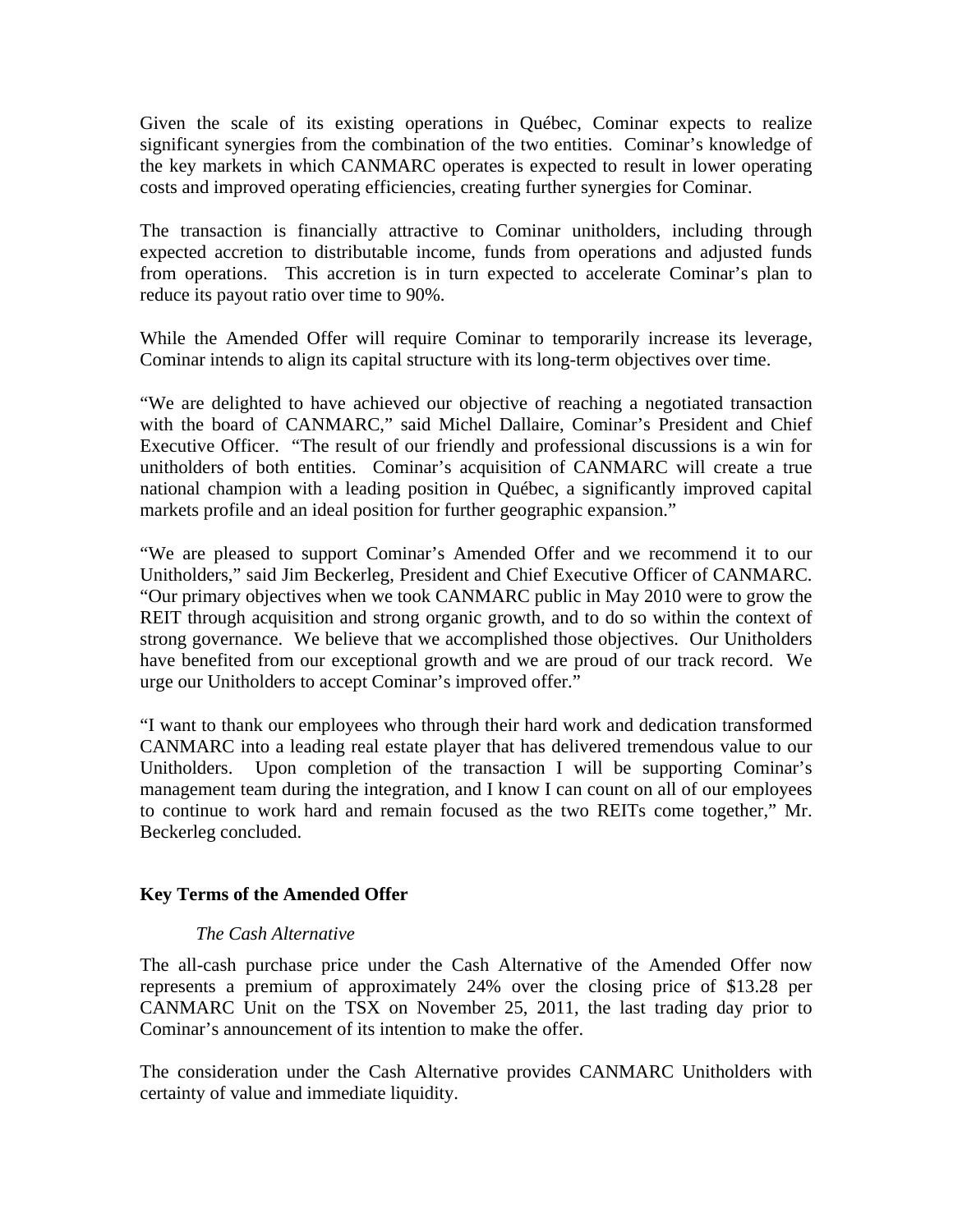The Amended Offer is not subject to any financing condition.

### *The Unit Alternative*

The Unit Alternative of the Amended Offer is available as an option for CANMARC Unitholders who wish to elect not to receive cash consideration and prefer the opportunity to participate in the future upside of Cominar. Based on the exchange ratio offered under the Unit Alternative and before any potential proration of the Unit consideration, the monthly cash distributions to CANMARC Unitholders electing the Unit Alternative are expected to increase by over 15%.

#### *Conditions and expiry date*

The Amended Offer is subject to customary closing conditions, including the tender of that number of CANMARC Units which, together with the CANMARC Units held by Cominar and the Cominar Acquisition Group, represent at least  $66^{2/3}\%$  of the outstanding CANMARC Units, calculated on a fully-diluted basis.

No approval of the unitholders of Cominar is required in connection with the proposed transaction. Terms of the Support Agreement were unanimously approved by the trustees of both Cominar and CANMARC.

Furthermore, the Amended Offer is now open for acceptance until 3:00 p.m. (Toronto time) on January 27, 2012, unless the Amended Offer is further extended or withdrawn.

### **CANMARC's support of the transaction**

The Board of Trustees of CANMARC, after receiving fairness opinions from its financial advisors, TD Securities and Canaccord Genuity Corp, and in consultation with its legal advisors, has unanimously determined (Messrs. James F. Miles and Frank W. Matheson recused themselves from any deliberations of the CANMARC Board of Trustees concerning the Amended Offer) that the consideration to be received by the CANMARC Unitholders pursuant to the Amended Offer is fair, from a financial point of view, to the CANMARC Unitholders (other than the Acquiring Parties and their respective Affiliates), that it would be in the best interests of CANMARC to support and facilitate the Amended Offer and enter into the Support Agreement and recommend that CANMARC Unitholders deposit their CANMARC Units to the Amended Offer.

The Support Agreement contains, among other things, a \$30 million break fee payable by CANMARC to the Cominar Acquisition Group, in certain circumstances, including the acceptance of an unsolicited superior proposal from a third party. Cominar has also been granted a right to match period in respect of any superior proposal that may arise.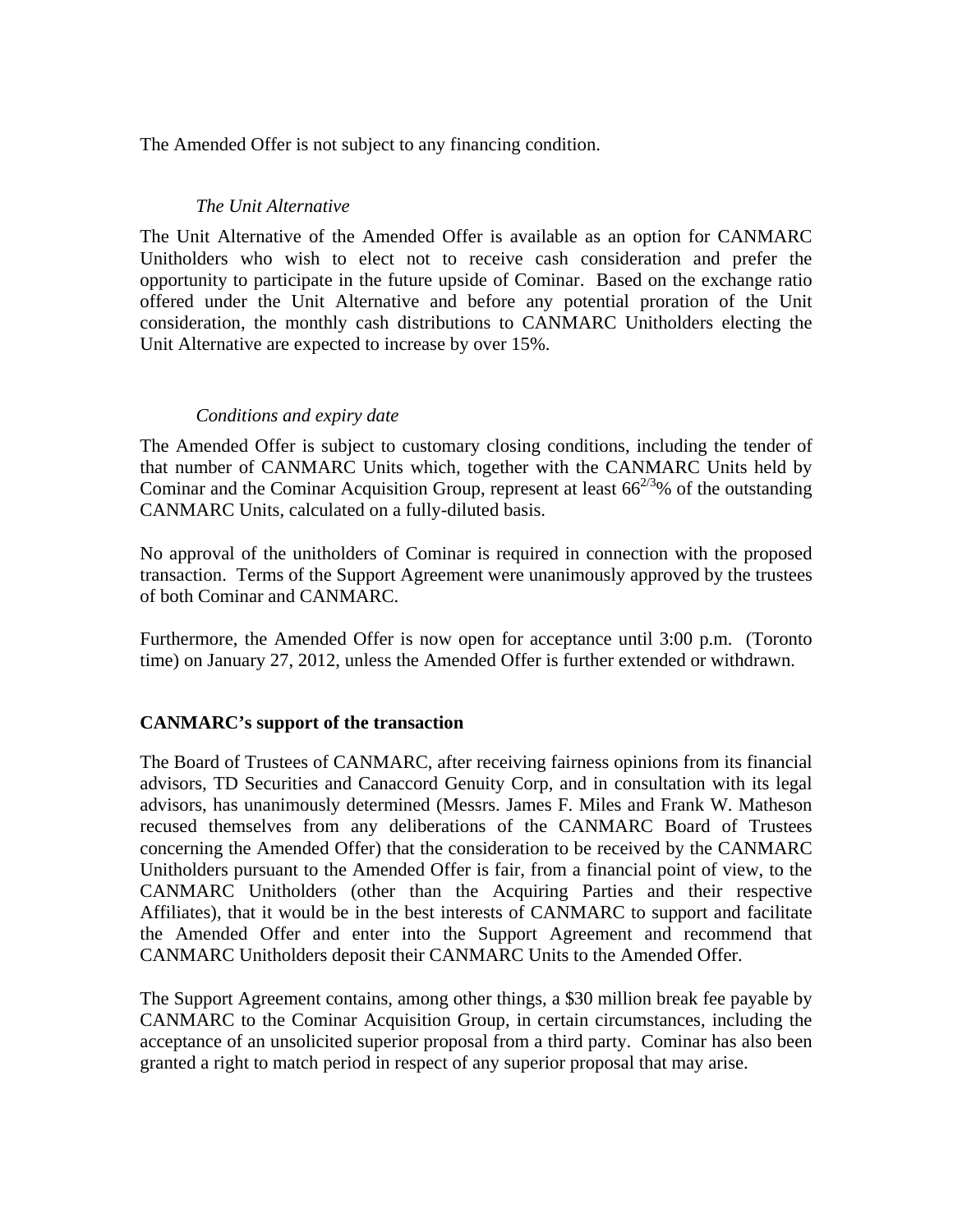Under the terms of the support agreement, each of Cominar and CANMARC agreed to set the record date for distributions on their respective units for the month of January 2012 to January 31.

## **Details of the Amended Offer**

Cominar has provided the depositary under the Amended Offer with the required notification of variation and extension. Further details on the Amended Offer will be included in a notice of variation and extension, which will promptly be mailed to CANMARC Unitholders and made available on SEDAR at *www.sedar.com*. The Board of Trustees of CANMARC will also send a notice of change to its trustees' circular in the near future that will recommend that CANMARC Unitholders tender their CANMARC Units to the Amended Offer and will include the fairness opinions provided by CANMARC's financial advisors.

## **Tendering CANMARC Units to the Amended Offer**

Tendering to the Amended Offer is straightforward and CANMARC Unitholders should act now. Instructions on how to tender CANMARC Units are included in the offering circular which was previously sent to CANMARC Unitholders and is available on SEDAR.

CANMARC Unitholders with questions about the Amended Offer or how to tender their CANMARC Units should contact Kingsdale Shareholder Services Inc. ("**Kingsdale**"), as information agent under the Amended Offer. Kingsdale may be contacted toll-free in North America at 1-877-657-5857, or collect from outside North America at 416-867- 2272, or by email at [contactus@kingsdaleshareholder.com](mailto:contactus@kingsdaleshareholder.com).

### **Conference call**

Cominar will host a conference call on Monday, January 16, 2012 at 11:00 a.m. EST to discuss the details of the transaction. To access the call, please dial 1-800-731-5319 (tollfree). An electronic copy of a presentation summarizing the highlights of the transaction will be available on Cominar's website in advance of the conference call. For those unable to participate, a recorded version of the conference will be available from Monday, January 16, 2012 at 2:00 p.m. to Monday, January 23, 2012 by dialing 1-877- 289-8525 followed by the code 4507350#.

### **Advisors and Lenders**

BMO Capital Markets acted as Cominar's financial advisor and legal counsel to Cominar was provided by Davies Ward Phillips & Vineberg LLP. Osler, Hoskin & Harcourt LLP acted as legal counsel to CANMARC and Fasken Martineau DuMoulin LLP provided legal counsel to CANMARC's Special Committee.. TD Securities Inc. and Canaccord Genuity Corp. acted as financial advisors to CANMARC's Special Committee.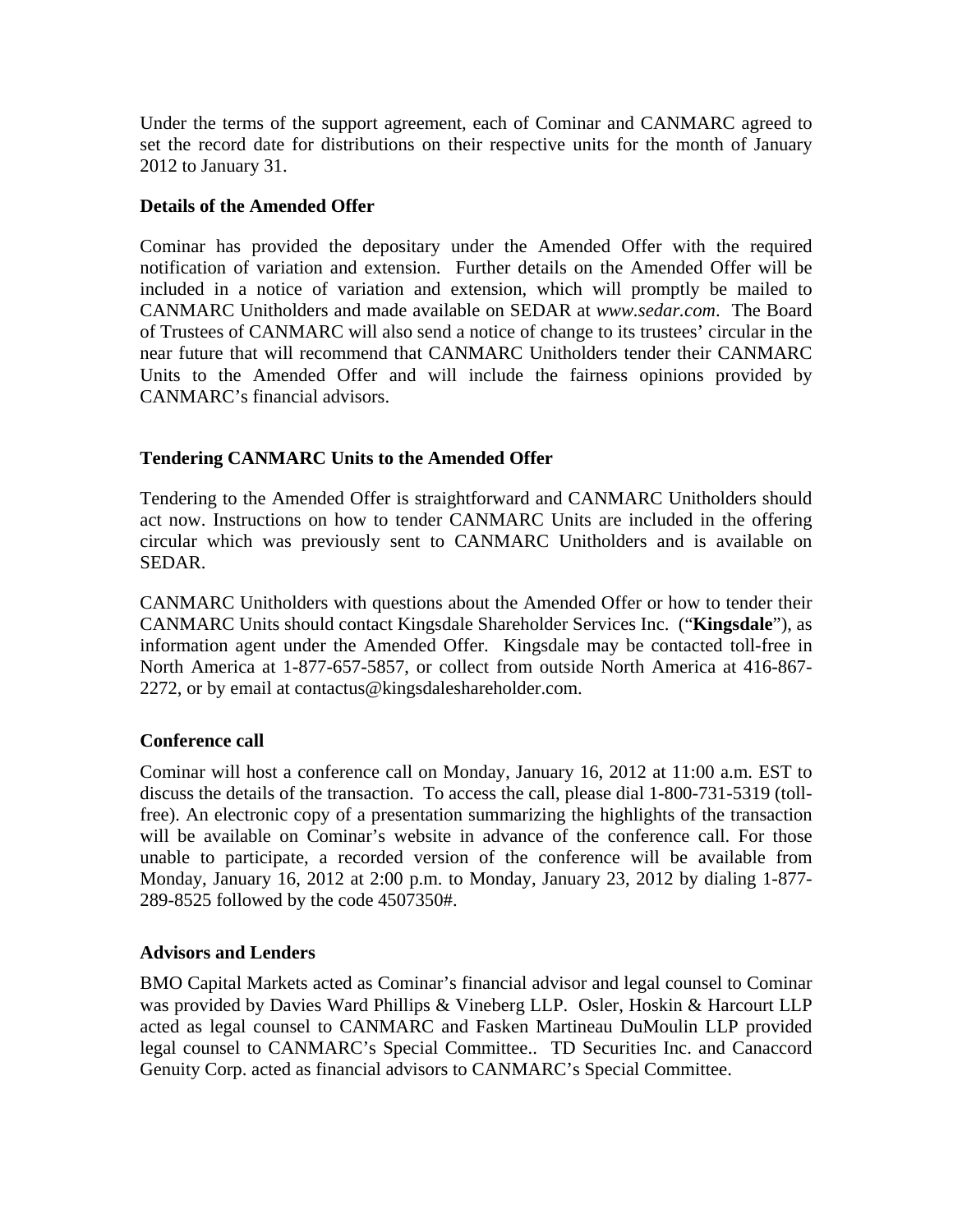National Bank of Canada, Bank of Montreal and Caisse Centrale Desjardins have provided Cominar with a commitment to fund the entire consideration payable for the CANMARC Units and back-stop post-closing refinancing and liquidity requirement.

# **COMINAR PROFILE as at January 16, 2012**

Cominar is the largest commercial property owner in the Province of Québec. Cominar owns a real estate portfolio of 269 high-quality properties, consisting of 53 office, 55 retail and 161 industrial and mixed-use buildings that cover a total area of 21.0 million square feet in the Greater Québec City, Montréal and Ottawa-Gatineau areas, as well as in the Atlantic Provinces. Cominar's objectives are to deliver growing cash distributions payable monthly to its unitholders and to maximize unitholder value by way of integrated management and the expansion of its portfolio.

# **CANMARC PROFILE as at January 16, 2012**

CANMARC (www.canmarc.ca) is an unincorporated open-ended real estate investment trust established pursuant to a declaration of trust under the laws of the Province of Québec. Managed internally, CANMARC owns a portfolio of Canadian incomeproducing commercial properties, consisting of retail and office properties with certain industrial properties. In total, CANMARC properties comprise approximately 8.8 million square feet of commercial gross leasable area (approximately 9.4 million square feet including acquisitions which have been announced but have not ye t closed) and 464 multi-family residential units located in Québec, Atlantic Canada, Western Canada and Ontario.

### **Forward-Looking Statements**

*This press release may contain forward-looking statements with respect to Cominar and CANMARC and their respective operations, strategy, financial performance and financial condition. These statements generally can be identified by the use of forwardlooking words such as "may", "will", "expect", "estimate", "anticipate", "intend", "believe" or "continue" or the negative thereof or similar variations. The actual results and performance of Cominar and CANMARC discussed herein could differ materially from those expressed or implied by such statements. Such statements are qualified in their entirety by the inherent risks and uncertainties surrounding future expectations. Some important factors that could cause actual results to differ materially from expectations include, among other things, general economic and market factors, increased indebtedness associated to the Amended Offer, competition, changes in government regulation and the factors described under "Risk Factors" in the Annual Information Form of Cominar and of CANMARC, as applicable. The cautionary statements qualify all forward-looking statements attributable to Cominar or CANMARC and persons acting on its behalf. Unless otherwise stated, all forward-looking statements speak only as of the date of this press release.*